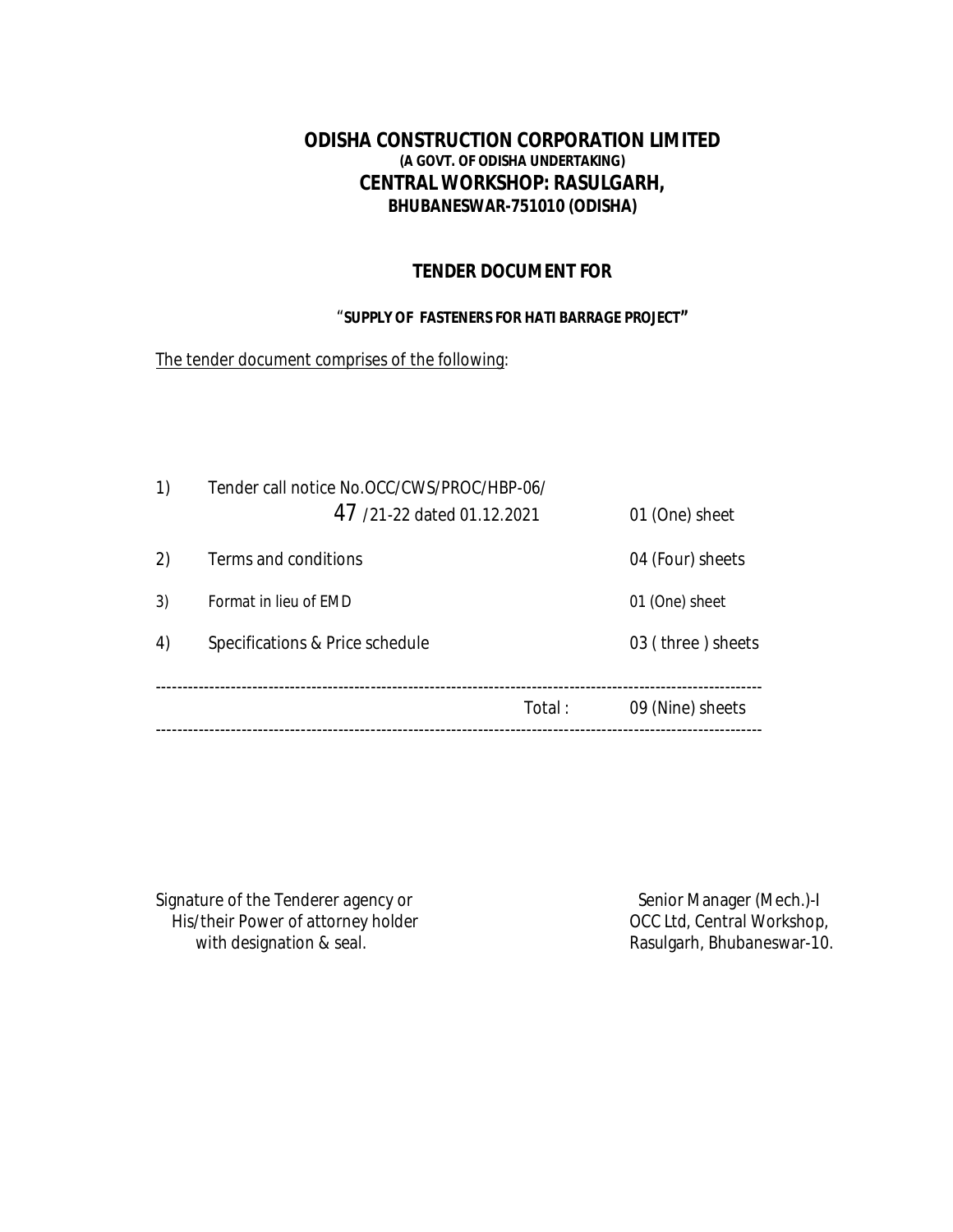## **ODISHA CONSTRUCTION CORPORATION LIMITED (A GOVT. OF ODISHA UNDERTAKING) CENTRAL WORKSHOP, RASULGARH, BHUBANESWAR-751010 (ODISHA)**

#### **Tender Call Notice No. OCC/CWS/PROC/HBP-06/ 47 /21 -22 Dtd.01.12.2021**

Sealed tenders in conformity with the terms, conditions and specifications in tender documents are invited from reputed manufacturers or their authorized dealers / traders for "**SUPPLY OF FASTENERS FOR HATI BARRAGE PROJECT "** as per details below:

| Cost of tender document          |             | Sale of tender  | Receipt & opening of    | Opening of price       |  |  |
|----------------------------------|-------------|-----------------|-------------------------|------------------------|--|--|
| (Non-refundable)                 |             | <b>Document</b> | technical bid of tender | schedule bid of tender |  |  |
| <b>Rs.600/-</b> plus GST $@$ 18% | <b>From</b> | I٥              | Up to                   | Αt                     |  |  |
| Rs.708/- by hand $&$             | 02.12.2021  | 13.12.2021      | 3.00 PM &               | 4.00 PM                |  |  |
| Rs.808/- by Regd. Post/          |             | up to           | 3.30 P.M. on            | on                     |  |  |
| courier.                         |             | 1.00 PM         | 13.12.2021              | 13.12.2021             |  |  |

The tender document can be purchased by the interested reputed manufacturers or their authorized dealers / traders by hand from the office of the undersigned on deposit of cost of tender document i.e. **Rs.600/** plus GST @ 18%, amounting to **Rs.708/-** in cash or in shape of A/c. payee demand draft drawn in favour of Odisha Construction Corporation Limited- Project account on any Nationalised Bank/ scheduled bank payable at Bhubaneswar (Non-refundable) and production of attested copies of the following documents and verification thereof by the undersigned. The tender document can also be obtained by the interested reputed manufacturers or their authorized dealers / traders by registered post / courier on sending the cost of tender document i.e. **Rs.600/-** plus GST @ 18% and postage charges of **Rs.100/-** amounting to **Rs.808/-** in shape of A/c. payee demand draft drawn as stated above and attested copies of the following documents and verification thereof by the undersigned. The undersigned will not be responsible for any kind of delay by the postal/courier authorities.

- 1. Valid GST Registration certificate.
- 2. PAN Card.
- 3. The bidders have to submit copies of purchase orders, credentials, certificates etc. in support of supply of similar items of magnitude minimum amounting to 2.00 lakh in last 5 financial years (i.e. from financial year 2015-16 to 2019-20 including current financial year 2020-21).
- 4. Authorised distributorship/stockist/dealership certificate, if not a manufacturer.
- 5. Tenderer should submit format of Bid Security Declaration from Bidder in lieu of EMD.

The tender document can also be downloaded from our Website **www.odishaconstruction.com** to submit the tender (**Bidders are requested to visit our website regularly for any changes since it will not be published in news paper again**). However, the cost of tender document i.e. **Rs.600/-** plus GST @ 18% amounting to **Rs.708-** in shape of A/c payee demand draft as stated above in favour of "Odisha Construction Corporation Limited- Project Account" on any Nationalised Bank/ Scheduled Bank payable at Bhubaneswar (Non-refundable) along with attested photo copies of all above documents should be submitted while submitting the tender in Envelope-I. Otherwise, the tender will be cancelled & OCCL will not be responsible for missing of any page while downloading. If there will be a public holiday on the last date of sale of tender document and receipt & opening of the tender as specified above, the tender document will be sold and tender will be received & opened on the next working day at the same time and venue.

**The SSI/NSIC/MSME units participating in tender are not entitled for exemption from payment of Tender Paper costs as communicated vide DOWR Letter No. IIM-24/2018-14318/WR dated 24.05.2018 & Head Office, OCCL Letter No.5502/OCC/CW-02/ 09(Vol-V)(WE) dated 30.05.2018.**

The tenders will be opened in the presence of the tenderers or their authorised representatives, if they so desire. Tender through Fax/Telex/telegram/e-mail will not be accepted

The undersigned reserves the right to accept or reject any or all tender without assigning any reason thereof.

| Signature of the Tenderer agency or | Senior Manager (Mech.)-I   |
|-------------------------------------|----------------------------|
| His/their Power of attorney holder  | OCC Ltd, Central Workshop, |
| with designation & seal.            | Rasulgarh, Bhubaneswar-10. |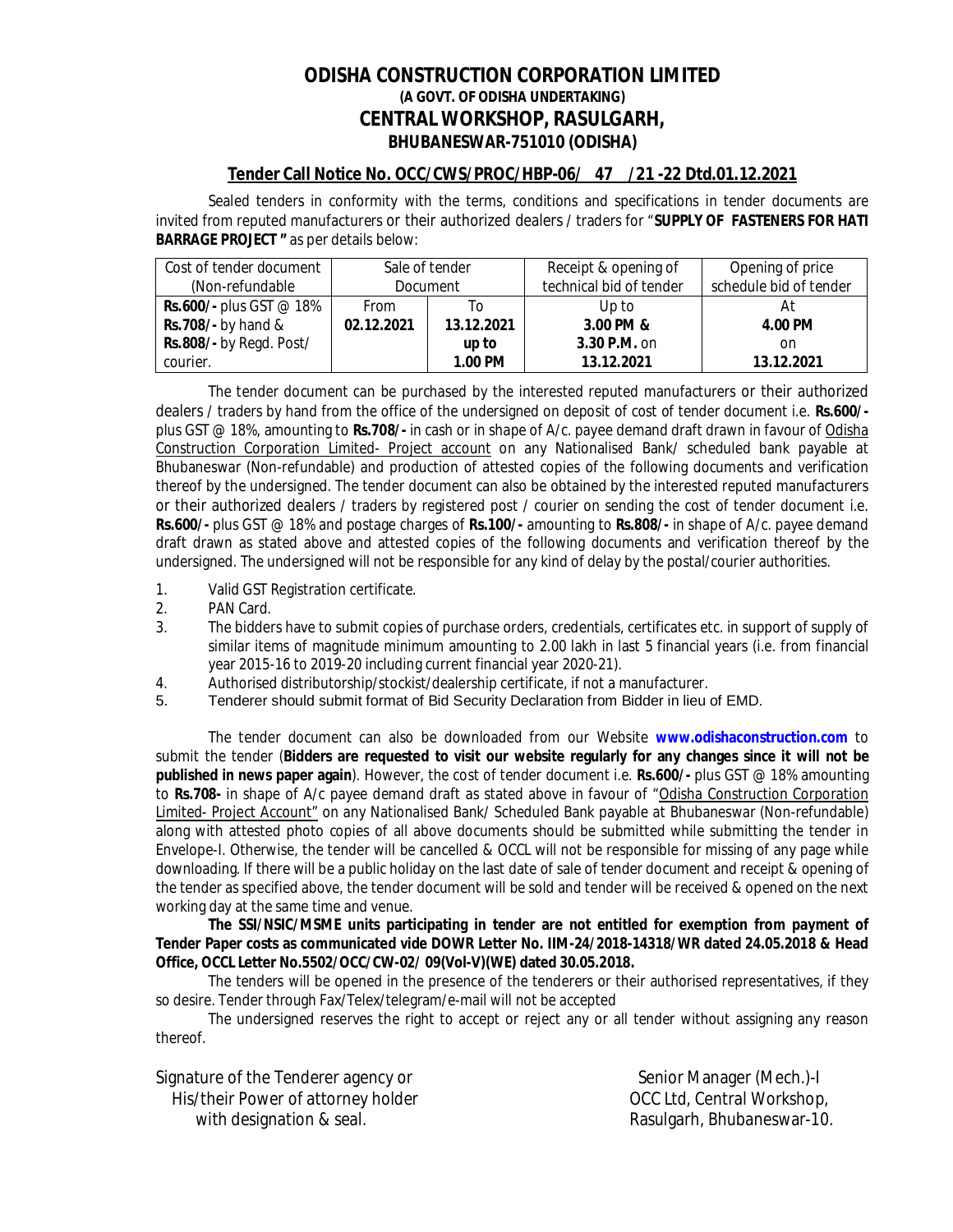## **ODISHA CONSTRUCTION CORPORATION LIMITED (A GOVT. OF ODISHA UNDERTAKING) CENTRAL WORKSHOP, RASULGARH, BHUBANESWAR-751010 (ODISHA)**

# **TERMS AND CONDITIONS OF TENDER FOR**  "**SUPPLY OF FASTENERS FOR HATI BARRAGE PROJECT"**

- 1. Reputed manufacturers or their authorized dealers / traders having supplied similar items of similar magnitude earlier and satisfactorily accepted by the clients will be eligible to participate in the tender. The copies of purchase orders, credentials, certificates etc. in support of similar supply and satisfactory performance thereof will be furnished along with the tender.
- 2. Tender should be submitted in two bid system in two separate sealed covers and both will be submitted in a single sealed outer cover subscribing in bold letters as "**TENDER FOR SUPPLY OF FASTENERS FOR HATI BARRAGE PROJECT "** and also the date of opening of tender. The name and address of the tenderer should not be written on outer cover. Only the name and address of the purchaser should be written on the outer cover.
- 3. i) The first envelope super scribing in bold letters as "**TECHNICAL BID**" should contain the following:
	- a. Attested copy of Valid GST Registration certificate with HSN code. without which the tender will not be taken into consideration..
	- b. Attested copy of PAN Card.
	- c. Attested copies of purchase orders, credentials, certificates in support of similar supply and magnitude and satisfactory performance thereof.
	- d. Complete tender document in original including terms and conditions but without detailed specifications and price schedule duly signed on each page by the tenderer or his power of attorney holder. In case of power of attorney holder, the attested copy of power of attorney should be furnished.
	- ii) Second envelope subscribing in bold letters "**SPECIFICATION AND PRICE SCHEDULE**" should contain detailed specifications and price schedule in original only duly filled in without leaving any column and line blank and signed on each page by the tenderer or his power of attorney holder.
- 4. The tender document can be purchased by the interested reputed manufacturers or their authorized dealers / traders by hand from the office of the undersigned from **02.12.2021** to **13.12.2021** (up to **1.00 P.M**) during office hours on deposit of cost of tender document i.e. **Rs.600/-** plus GST @ 18% amounting to **Rs.708/-** in cash or in shape of A/c. payee demand draft drawn in favour of "Odisha Construction Corporation Limited- Project Account<sup>"</sup> on any Nationalized Bank/Scheduled Bank payable at Bhubaneswar (non-refundable) and production of attested copies of the following documents and verification thereof by the undersigned. The tender document can also be obtained by the interested reputed manufacturers or their authorized dealers / traders by registered post/speed post/courier on sending the cost of tender document i.e. **Rs.600/-** plus GST @ 18% and postage charges of **Rs.100/** amounting to **Rs.808/-** in shape of A/C. payee demand draft drawn in favour of "Odisha Construction Corporation Limited - Project Account" on any Nationalized Bank/Scheduled Bank payable at Bhubaneswar (non-refundable) and sending attested copies of the following documents and verification thereof by the undersigned.

Signature of the Tenderer agency or Senior Manager (Mech.)-I His/their Power of attorney holder **OCC Ltd, Central Workshop**, with designation & seal. And the seale of the seale of the Rasulgarh, Bhubaneswar-10.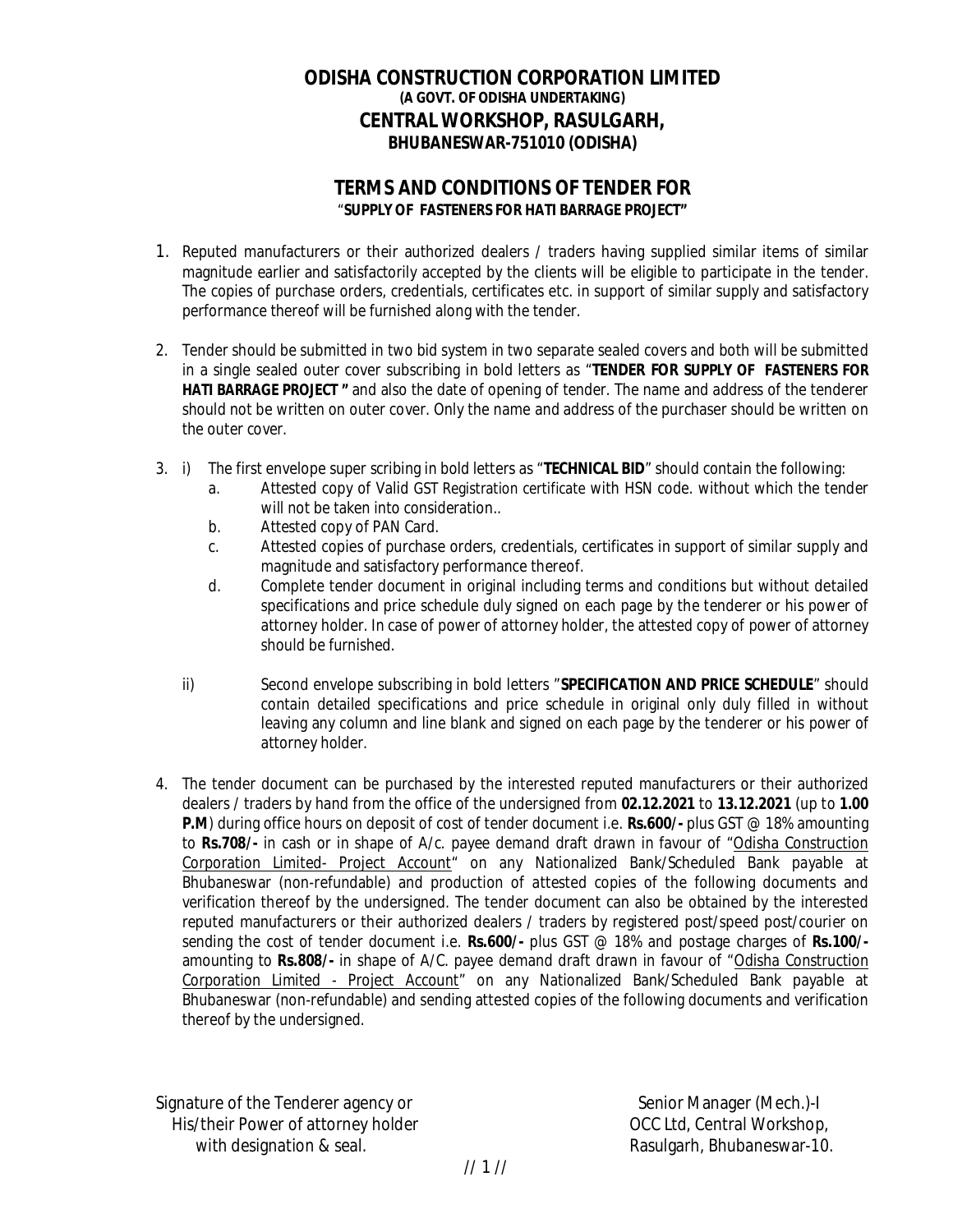- 1. Valid GST Registration certificate.
- 2. PAN Card.
- 3. The bidders have to submit copies of purchase orders, credentials, certificates etc. in support of supply of similar items of magnitude minimum amounting to 2.00 lakh in last 5 financial years (i.e. from financial year 2015-16 to 2019-20 including current financial year 2020-21).
- 4. Authorised distributorship/stockist/dealership certificate, if not a manufacturer
- 5. The tender document can also be downloaded from our Website **www.odishaconstruction.com** to submit the tender (**Bidders are requested to visit our website regularly for any changes since it will not be published in news paper again**). However, the cost of tender document i.e. **Rs.600/-** plus GST @ 18% amounting to **Rs.708-** in shape of A/C. payee demand draft, as stated above in favour of "Odisha Construction Corporation Limited - Project Account" on any Nationalized Bank/ Scheduled Bank payable at Bhubaneswar (non-refundable) along with attested photo copies of all above documents should be submitted, while submitting tender in Envelope-I, otherwise, the tender will be cancelled. OCCL will not be responsible for missing of any page while downloading.
- 6. The tenders will be received up to **3.00 PM** on **13.12.2021** and **TECHNICAL BID** will be opened in the office of the undersigned on the same day at **3.30 PM** in presence of the tenderers or their authorized representatives, if they so desire. If there will be a public holiday on the last date of sale of tender document and receipt & opening of the tenders as specified above, the tender document will be sold and tenders will be received & opened on the next working day at the same time and venue.
- 7. The undersigned will not be responsible for any kind of delay by the postal/courier authorities.
- 8. The **PRICE SCHEDULE BID** will be opened on **13.12.2021** at **4.00 PM**. Then the documents in the first envelope submitted by the tenderers will be scrutinized preliminarily on the spot. The second envelope of the valid eligible tenders after preliminary scrutiny of the documents in the first envelope will be opened on the same day immediately subject to fulfilling the requirements mentioned in the tender schedule.
- 9. The materials should be strictly confirming to relevant standard of Bureau of Indian Standard (BIS) & specification, size and grade etc. as mentioned in price schedule format enclosed to the tender schedule.
- 10. Original test certificate of materials confirming to relevant IS: specification and grade will be provided by the successful tenderer from Govt./Govt. approved testing laboratory along with supply of materials. The purchaser is having the option to test the materials in any laboratory at the cost of the supplier and if the materials are not found in accordance with the BIS specifications, size and grade, the materials will be rejected
- 11. The materials will be guaranteed by the supplier against any defect for a period of 18 months from the date of supply or 12 months from the date of use, whichever is earlier. Guarantee certificate in this regard will accompany with supply of materials. If any defect is found in the materials within the guarantee period, the same will have to be replaced free of cost by the supplier within a suitable time fixed by the purchaser.

Signature of the Tenderer agency or Senior Manager (Mech.)-I His/their Power of attorney holder **OCC Ltd, Central Workshop**, with designation & seal. The second section of the sealer search in the Rasulgarh, Bhubaneswar-10.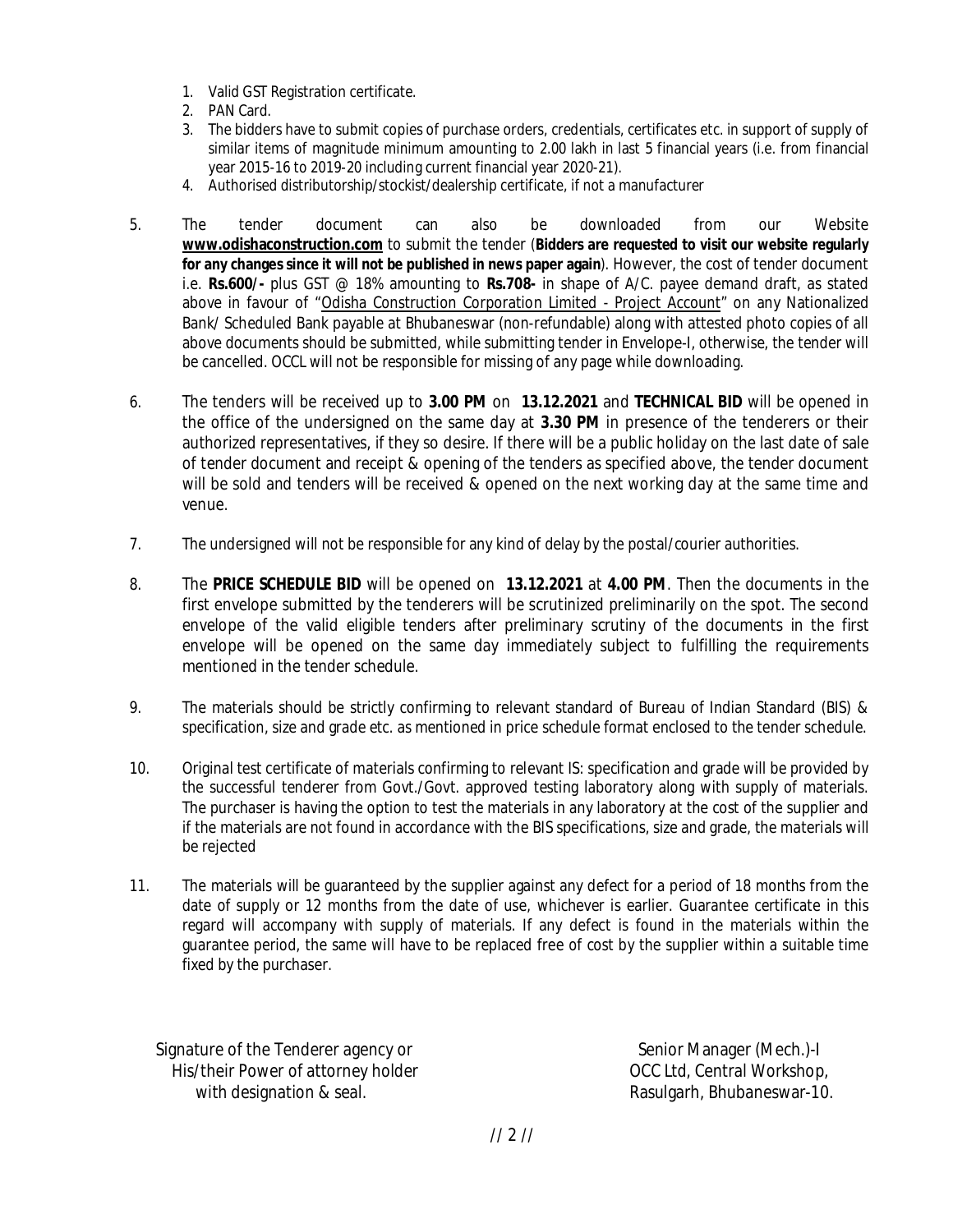- 12. The rate should be quoted by the tenderer on unit basis only, failing which the offer shall not taken into consideration. In no case the materials shall be received less than the required quantity in Nos. However, in case of any variation in weight that can be considered subject to proper specification of material and also materials in Nos. shall not less than the actual quantity. Further, in case of any irregularities noticed in materials due to under weight, uneven threading, size variation etc. the same shall be out rightly rejected. The tenderer should also mention the make of the items against each to be supplied / rate quoted on the space provided in price schedule format,
- 13. The tenderer will quote their rates F.O.R. OCCL Store, Central Workshop, Rasulgarh, Bhubaneswar-10 (Odisha) indicating separately the basic price & packing, forwarding, transportation, transit insurance, handling charges & taxes, duties, levies etc. strictly in the detailed specifications and price schedule format in original. All columns and lines of the price schedule should be filled in properly without leaving any thing blank. The details and rates of duties and taxes should be indicated clearly in the price schedule.
- 14. 90% payment will be made within 30 days of receipt, verification and acceptance of the complete materials along with bill, test certificate, guarantee certificate and other documents. Balance 10% payment shall be released within 30 (Thirty) days from the date of receipt of materials at store, OCCL, Central Workshop, Rasulgarh, Bhubaneswar. No advance payment shall be made under any circumstances.
- 15. The tenderer should quote appropriate taxes with the offer.
- 16. The materials shall be inspected and certified by the consignee / client / third party appointed by the purchaser at the premises of Central Workshop, Rasulgarh basing on approved QAP/ specifications/ IS / ISO as per instructions of concerned Engineer-in-Charge.
- 17. Price escalation will not be allowed under any circumstances. The quoted rates will remain firm till execution of the work order.
- 18. The validity of the offer should be for a period of 120 (One hundred twenty) days from the date of opening of the tender.
- 19. The complete ordered quantity is to be supplied within 45 (forty five) days from the date of issue of the purchase order, failing which the order is liable for cancellation without assigning any reason thereof by the purchaser. In case of cancellation of the order the EMD will be forfeited. In case of any delay in supply of materials beyond the delivery schedule, supplier shall be liable to pay L.D. @ 0.5% (Half percent) of the total ordered value per week of delay or part thereof subject to Max<sup>m</sup> of 5% (Five percent) of the total ordered value. Thereafter, the order may be cancelled with the discretion of purchaser.
- 20. After submission of tender and before placing order, the bidder may be asked by the undersigned to attend techno-commercial discussions and reply to queries within a specified period. If the bidder fail to do so, the tender submitted by the bidder is liable to be cancelled.
- 21. Conditional offers with deviations will not be accepted. Those, who do not agree to the terms and conditions regarding payments, delivery and others, need not quote.

Signature of the Tenderer agency or Senior Manager (Mech.)-I His/their Power of attorney holder **OCC Ltd, Central Workshop**, with designation & seal. The second section of the sealer search in the Rasulgarh, Bhubaneswar-10.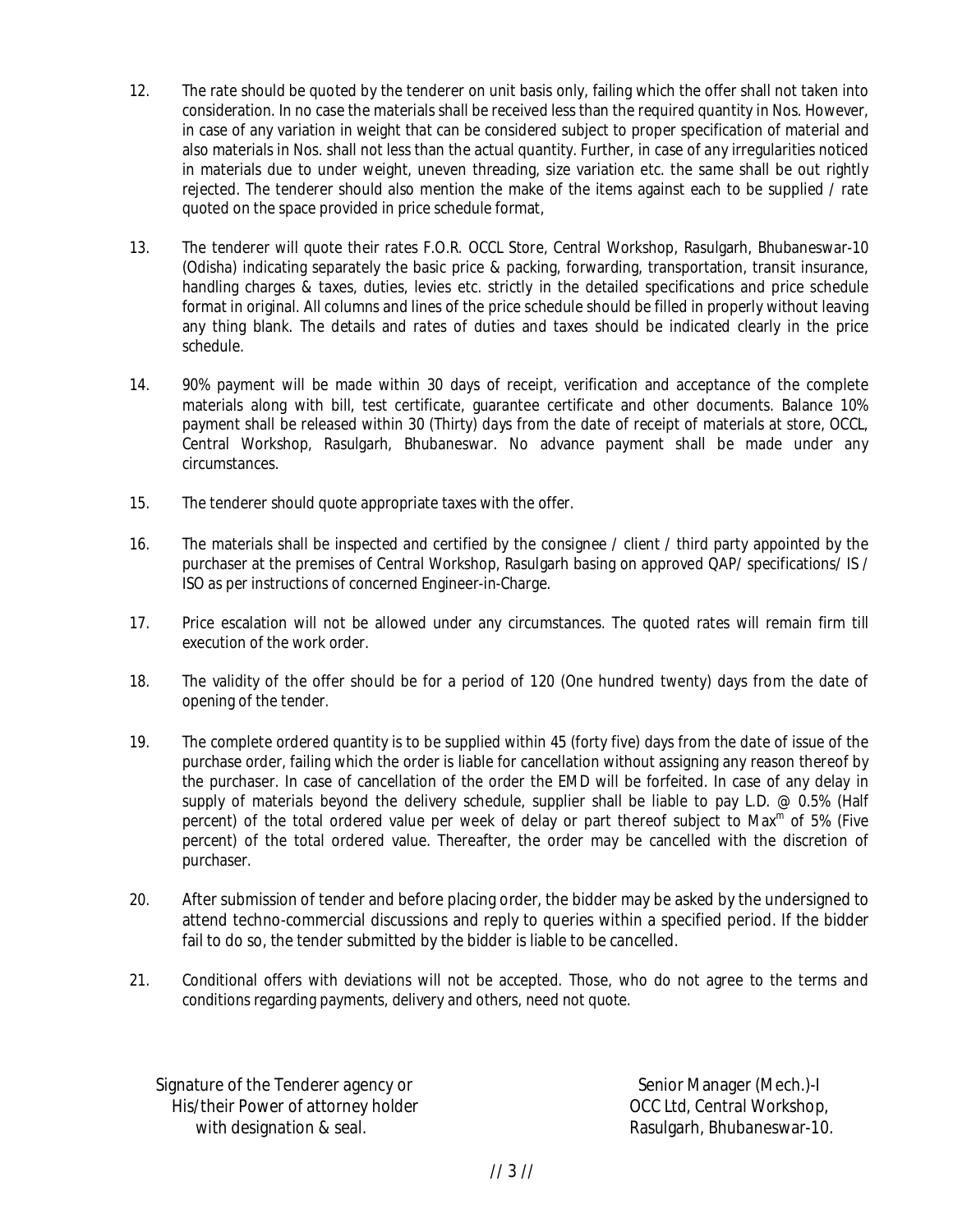- 22. The purchaser may increase / decrease the number of items/ quantity to be supplied by the successful tenderer as quantified in detailed technical specification of the price schedule.
- 23. The authority reserves the right to accept/reject any or all tenders without assigning any reason thereof. The required quantity of materials can be splitted among the two or more tenderers. In this connection, the decision of purchaser is final and binding on the tenderer.
- 24. The duplicate copy of the order shall be signed by the supplier on each page with his seal as acceptance of the order and shall be returned to the purchaser within 07 (Seven) days of receipt of this order failing which the order is liable for cancellation
- 25. Tender through fax/telex/telegram/e-mail will not be accepted.
- 26. Any dispute arising out of this tender or order thereof is to be settled in proper court under the jurisdiction of Odisha High Court at Cuttack or courts under the jurisdiction of Odisha High Court at Bhubaneswar only.

Signature of the Tenderer agency or Senior Manager (Mech.)-I His/their Power of attorney holder **OCC Ltd, Central Workshop**, with designation & seal. And the seale of the seale of the Rasulgarh, Bhubaneswar-10.

// 4 //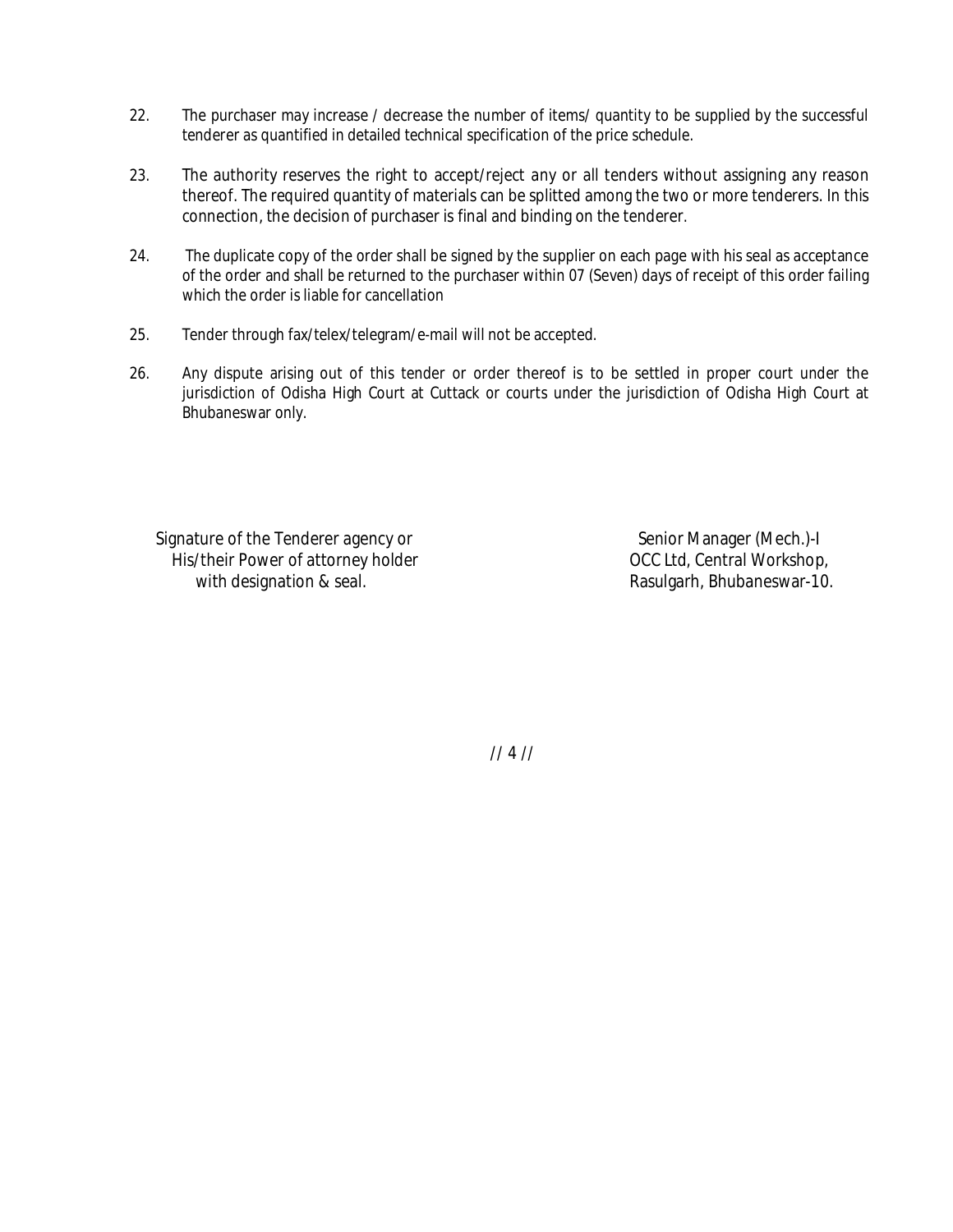### **ODISHA CONSTRUCTION CORPORATION LTD. (A GOVT. OF ODISHA UNDERTAKING) CENTRAL WORKSHOP,RASULGARH, BHUBANESWAR-751010 (ODISHA)**

#### **DETAILED SPECIFICATION & PRICE SCHEDULE FOR**

#### **"SUPPLY OF FASTENERS FOR HATI BARRAGE PROJECT" VIDE TCN No.OCC/CWS/PROC/HBP-06/ 47 /21-22 DATED 01.12.2021 DUE ON 13.12.2021**

|                             |            | Description of item                                              | Unit |                              |                       |                                                                                             | <b>Total amount</b><br>for full quantity                               |                      |                      |                    |                      |          |
|-----------------------------|------------|------------------------------------------------------------------|------|------------------------------|-----------------------|---------------------------------------------------------------------------------------------|------------------------------------------------------------------------|----------------------|----------------------|--------------------|----------------------|----------|
| SI.<br>No.                  | Part<br>No |                                                                  |      | Reqd.<br>Quantity<br>in Nos. | <b>Basic</b><br>Price | P&F, trans.,<br>transit<br>insurance.<br>handling<br>charges,<br>incidental<br>charges etc. | <b>Duties with</b><br>details<br>including<br>percentage<br>applicable | GST as<br>applicable | <b>In</b><br>figures | <b>In</b><br>words | <b>In</b><br>figures | In words |
| <b>HATI BARRAGE PROJECT</b> |            |                                                                  |      |                              |                       |                                                                                             |                                                                        |                      |                      |                    |                      |          |
|                             |            | <b>Scouring Sluice Gates and Hoist</b>                           |      |                              |                       |                                                                                             |                                                                        |                      |                      |                    |                      |          |
|                             | $3 - 30$   | Hex Bolt M 16 X 80 - 4.8 IS: 1363 (Part-I) with Nut & washer     | Nos. | 224                          |                       |                                                                                             |                                                                        |                      |                      |                    |                      |          |
| $\overline{2}$              | $3 - 31$   | Hex Bolt M 16 X 60 - 4.8 IS: 1363 (Part-I) with Nut & washer     | Nos. | 48                           |                       |                                                                                             |                                                                        |                      |                      |                    |                      |          |
| 3                           | $3 - 32$   | Hex Bolt M 16 X 60 - 4.8 IS: 1363 (Part-I) with Nut & washer     | Nos. | 48                           |                       |                                                                                             |                                                                        |                      |                      |                    |                      |          |
| 4                           | $4-12$     | Hex Bolt M 16 X 70 - 4.8 IS: 1363 (Part-I) with Nut & washer     | Nos. | 896                          |                       |                                                                                             |                                                                        |                      |                      |                    |                      |          |
| 5                           | $4-13$     | Hex Bolt M 16 X 80 - 4.8 IS: 1363 (Part-I) with Nut & washer     | Nos. | 376                          |                       |                                                                                             |                                                                        |                      |                      |                    |                      |          |
| 6                           | $4 - 14$   | Hex Bolt M 16 X 100 - 4.8 IS: 1363 (Part-I) with Nut &<br>washer | Nos. | 144                          |                       |                                                                                             |                                                                        |                      |                      |                    |                      |          |
|                             | $6 - 3$    | Hex Bolt M 16 X 40 - IS: 1364 with punched washer                | Nos. | 352                          |                       |                                                                                             |                                                                        |                      |                      |                    |                      |          |
| 8                           | $6 - 4$    | Counter sunk Head screw M12 X 40 IS: 1365                        | Nos. | 384                          |                       |                                                                                             |                                                                        |                      |                      |                    |                      |          |
| 9                           | $6-5$      | Conical Head Grease Nipple AM 10 X 1 IS 4009 Part-II             | Nos. | 32                           |                       |                                                                                             |                                                                        |                      |                      |                    |                      |          |
| 10                          | 6-6        | Hex screw M 6 X 20 IS: 1363                                      | Nos. | 192                          |                       |                                                                                             |                                                                        |                      |                      |                    |                      |          |
| 11                          | $6 - 8$    | Hex Screw M 12 X 40 IS: 10.0 with punched washer IS:<br>2016     | Nos. | 128                          |                       |                                                                                             |                                                                        |                      |                      |                    |                      |          |
| 12                          | $6 - 9$    | Hex screw M 16 X 45 IS: 10.9 with punched washer                 | Nos. | 64                           |                       |                                                                                             |                                                                        |                      |                      |                    |                      |          |

Signature of the tenderer or his/their Signature of the tenderer or his/their senior Manager (Mech.)-I<br>Power of attorney holder senior Manager (Mech.)-I

OCC Ltd, Central Workshop, with designation & seal. The Page 1 Rasulgarh, Bhubaneswar-751010.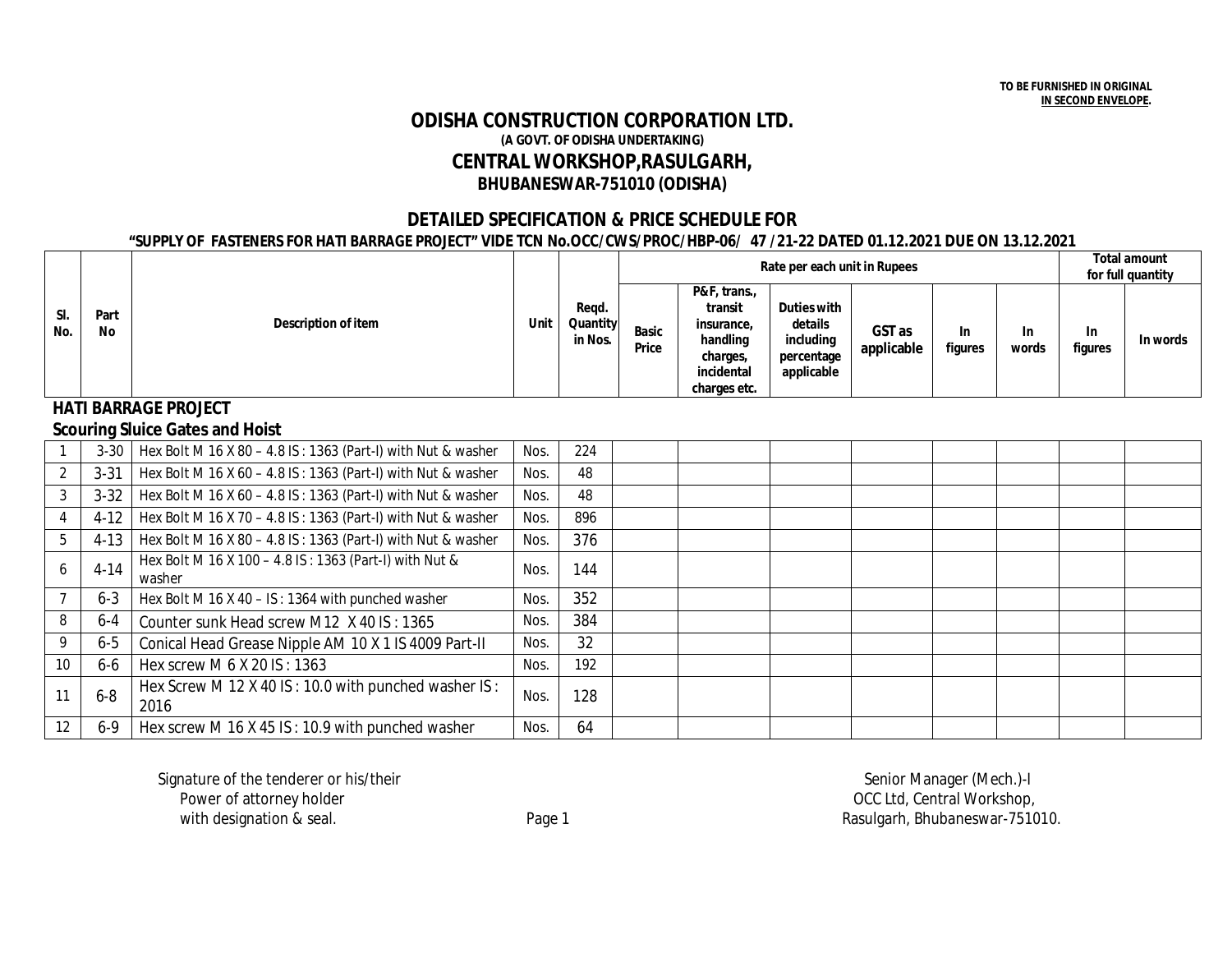|            |                               |                                            |      |                              |                    |                                                                                             |                                                                 | Rate per each unit in Rupees |                |                    |                      | Total amount<br>for full quantity |
|------------|-------------------------------|--------------------------------------------|------|------------------------------|--------------------|---------------------------------------------------------------------------------------------|-----------------------------------------------------------------|------------------------------|----------------|--------------------|----------------------|-----------------------------------|
| SI.<br>No. | Part<br>No                    | Description of item                        | Unit | Regd.<br>Quantity<br>in Nos. | <b>Basic Price</b> | P&F, trans.,<br>transit<br>insurance,<br>handling<br>charges,<br>incidental<br>charges etc. | Duties with<br>details<br>including<br>percentage<br>applicable | GST as<br>applicable         | In.<br>figures | <b>In</b><br>words | <b>In</b><br>figures | In words                          |
|            | <b>Radial Gates and Hoist</b> |                                            |      |                              |                    |                                                                                             |                                                                 |                              |                |                    |                      |                                   |
| 12         |                               | $U_{\Omega V}$ Rolt M10 V EONIC-1264 C A 6 | Moe  | 1949                         |                    |                                                                                             |                                                                 |                              |                |                    |                      |                                   |

| 13 |          | Hex. Bolt M 12 X 50N IS:1364 S-4.6                                                           | Nos. | 1848 |  |  |  |  |
|----|----------|----------------------------------------------------------------------------------------------|------|------|--|--|--|--|
| 14 |          | Counter sunk Head screw M 12 X 60 IS: 1365                                                   | Nos. | 7200 |  |  |  |  |
| 15 |          | Hex Bolt M 16 X 100 N, IS: 1364 - S 4.6 with<br>washer                                       | Nos. | 48   |  |  |  |  |
| 16 |          | Hex Bolt M 20 X 90 N, IS: 1364 - S 4.6 with washer                                           | Nos. | 48   |  |  |  |  |
| 17 |          | Hex Bolt M 20 X 70 N, IS: 1364 - S 4.6 with washer                                           | Nos. | 96   |  |  |  |  |
| 18 |          | Hex Bolt M 10 X 40 N, IS: 1364 - S 4.6                                                       | Nos. | 96   |  |  |  |  |
| 19 | $4 - 4$  | Hex Bolt M 16 X 60 N IS: 1363 with punched<br>washer A - 18 IS: 2016 steel.                  | Nos. | 174  |  |  |  |  |
| 20 | $4 - 8$  | Counter sunk screws M 16 X 70 N IS 1365 - 4.8<br>with punched washer $A - 18$ IS: 2016 steel | Nos. | 354  |  |  |  |  |
| 21 | $5 - 4$  | Hex screw M 16 X 25 IS: 1364 S - 8.8 with<br>punched washer A - 18 IS: 2016 steel            | Nos. | 132  |  |  |  |  |
| 22 | $5-5$    | Counter sunk screw AM 12 X 40 IS: 1365 - 4.8                                                 | Nos. | 192  |  |  |  |  |
|    |          | Left Head Regulator Gates and Hoist                                                          |      |      |  |  |  |  |
| 23 | $5 - 7$  | Hex screw M 12 X 30 IS: 1364 10.9 with punched<br>washer A 14 IS: 2016 steel                 | Nos. | 48   |  |  |  |  |
| 24 | $5-8$    | Conical Head Grease Nipple AM 10 X 1 IS 4009<br>(Part-II)                                    | Nos. | 12   |  |  |  |  |
| 25 | $5-9$    | Hex screw M 6 X 20 IS: 1363 with punched<br>washer, A-6, 61S: 2016                           | Nos. | 72   |  |  |  |  |
| 26 | $3 - 17$ | CConnical Head grease nipple AM 10 X 1 IS: 4009<br>(Part-II)                                 | Nos. | 12   |  |  |  |  |